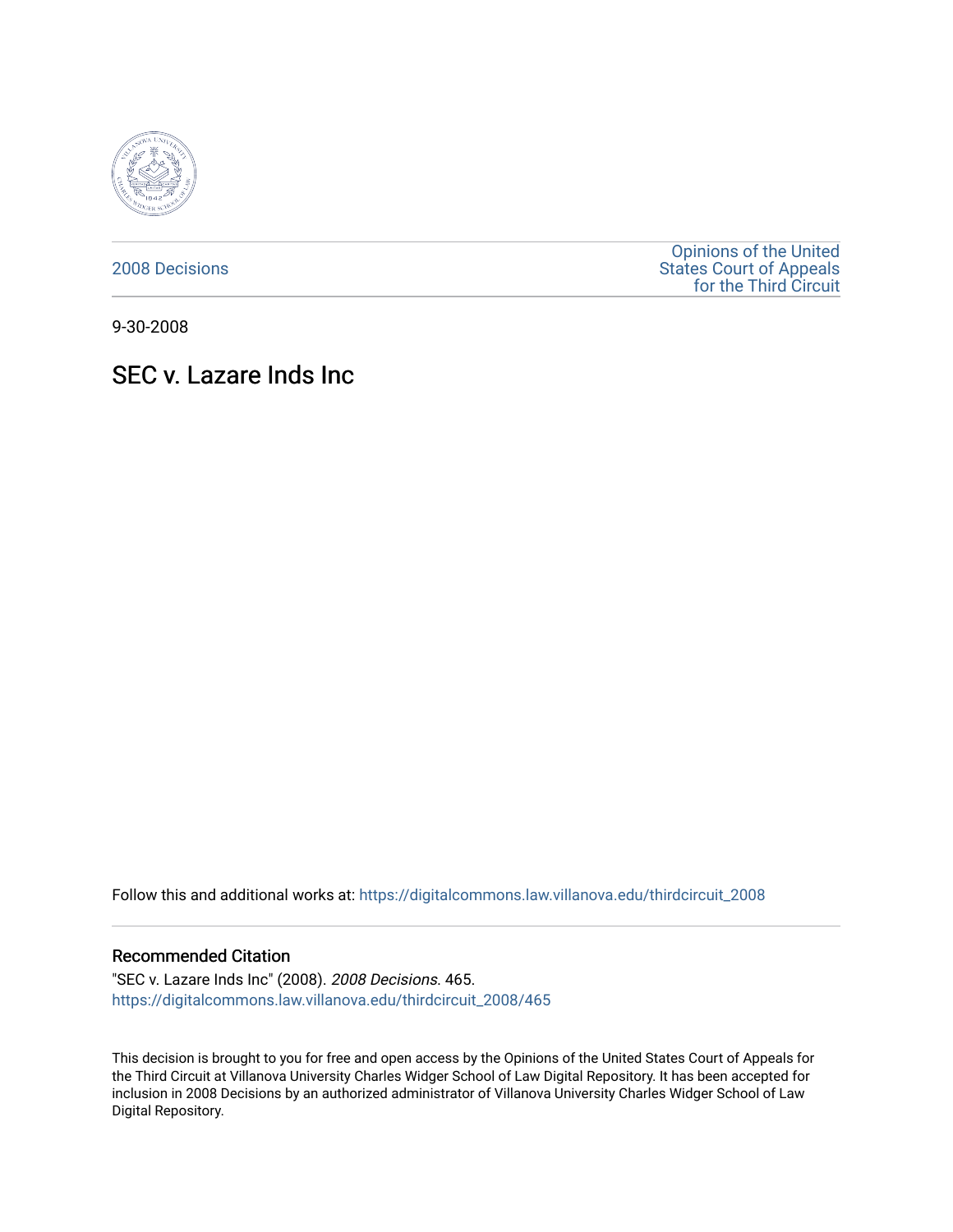### NOT PRECEDENTIAL

### UNITED STATES COURT OF APPEALS FOR THE THIRD CIRCUIT

\_\_\_\_\_\_\_\_\_\_\_

Nos. 07-4009 & 08-1127

### SECURITIES AND EXCHANGE COMMISSION

v.

## LAZARE INDUSTRIES, INC.; RICHARD J. HARLEY; JACQUELINE KUBE

Richard J. Harley; Jacqueline Kube,

Appellants

On Appeal from the United States District Court for the Middle District of Pennsylvania (D.C. Civil Action No. 96-cv-0705 (Honorable Thomas I. Vanaskie)

\_\_\_\_\_\_\_\_\_\_\_\_\_\_\_\_\_\_\_\_\_\_\_\_\_\_\_\_\_\_\_\_\_\_\_\_

Submitted Pursuant to Third Circuit LAR 34.1(a) September 26, 2008

Before: SCIRICA, Chief Judge, HARDIMAN and COWEN, Circuit Judges

(Filed: September 30, 2008)

\_\_\_\_\_\_\_\_\_

 OPINION OF THE COURT \_\_\_\_\_\_\_\_\_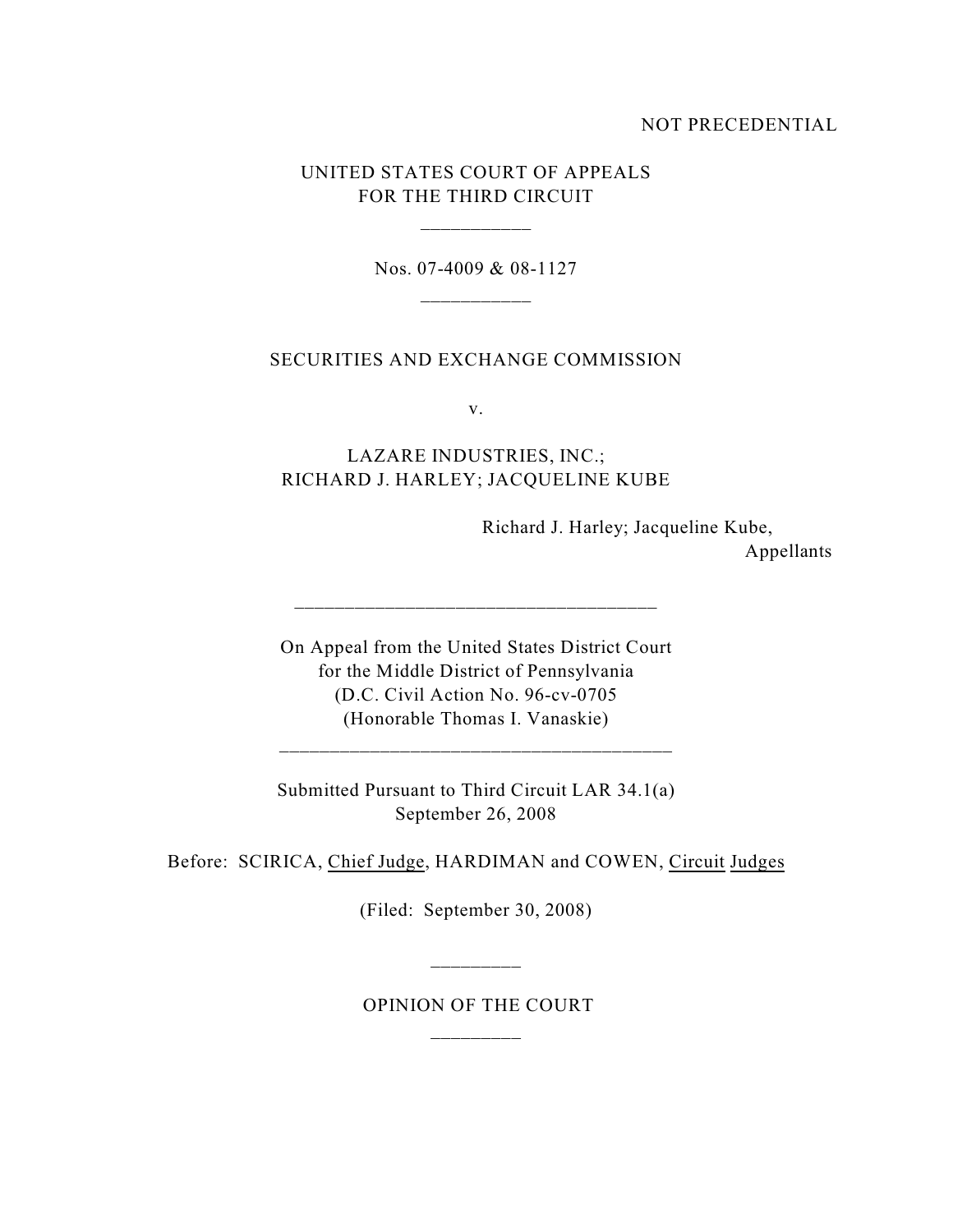#### PER CURIAM.

Richard J. Harley and Jacqueline Kube appeal pro se from the District Court's order entered September 26, 2007, and its final judgment entered January 4, 2008. For the following reasons, we will affirm the judgment of the District Court.

I.

Harley and Kube, husband and wife, owned and operated a company called Lazare Industries, Inc. ("Lazare"), through which they provided an "ozone/oxygen enema" treatment to people suffering from HIV/AIDS and other medical conditions. From 1989 through 1996, Harley represented in various media that this treatment was a clinicallytested, patented procedure that neutralizes the virus that causes HIV/AIDS. On the basis of these representations, Harley sold unregistered shares of stock in Lazare. These sales were evidenced by stock subscription agreements, which are central to the issues on appeal. In 1996, the Securities and Exchange Commission ("SEC") instituted this civil enforcement action against Lazare, Harley and Kube, alleging, inter alia, that Harley's representations were knowingly false. Shortly after the SEC filed suit, defendants consented to a permanent injunction, which barred them from, inter alia, transferring assets during the pendency of the litigation.

Several months later, defendants were indicted on federal charges of mail fraud, wire fraud and violations of the Federal Food, Drug and Cosmetic Act. The District Court stayed the civil action pending resolution of defendants' criminal charges, which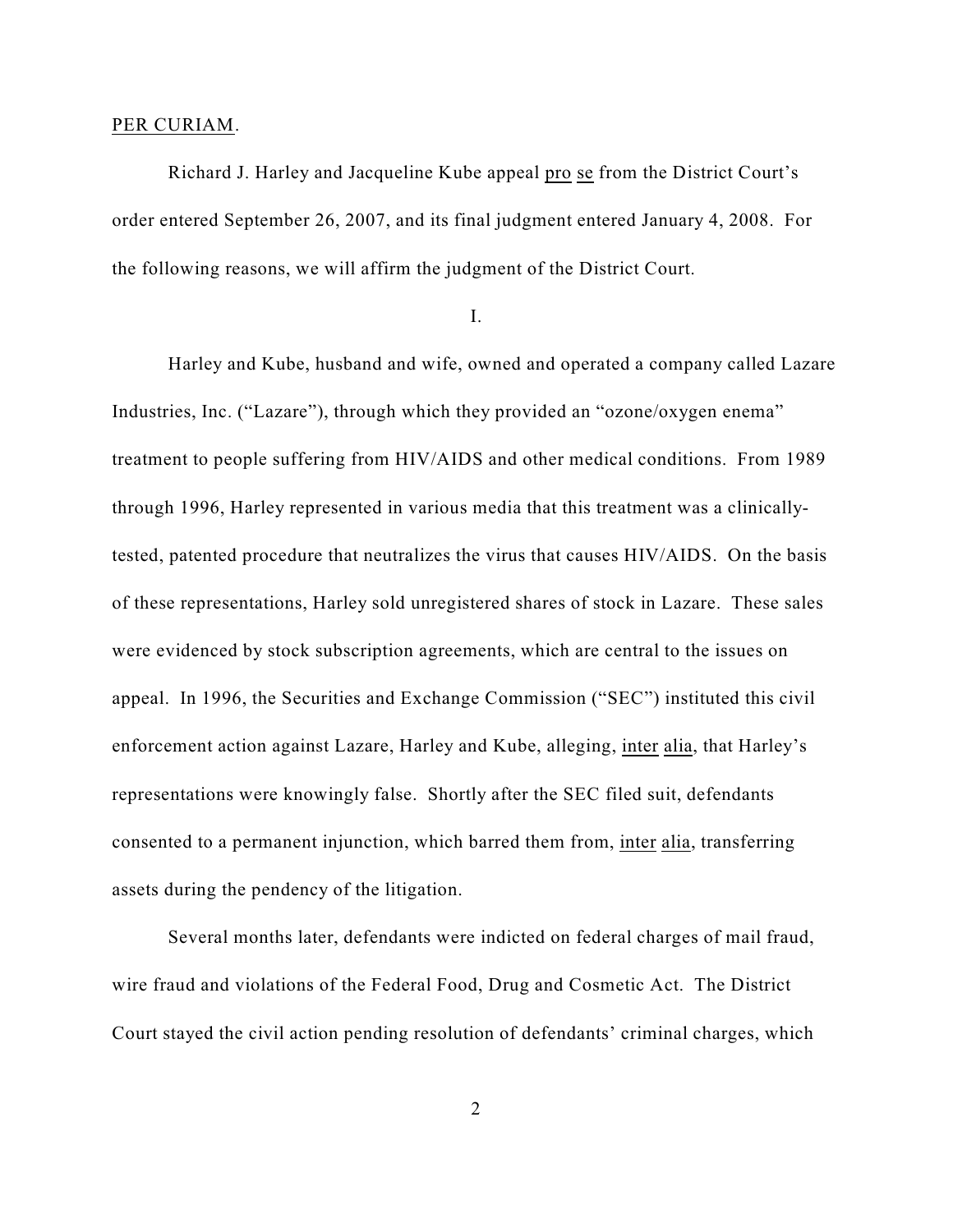ultimately resulted in convictions. During their criminal proceedings, defendants moved to suppress the subscription agreements on the grounds that they had been seized at their residence pursuant to a search warrant obtained by the Food and Drug Administration that the government conceded was defective. The District Court initially held the search illegal under the Fourth Amendment. At sentencing, however, the District Court allowed the government to use the subscription agreements to fix the appropriate amount of restitution after finding that the SEC had obtained them from an independent source – i.e., a former employee of Lazare named Dawn Loikits. The District Court sentenced Harley and Kube to terms of imprisonment and ordered Harley to pay restitution. We affirmed the criminal judgments. See United States v. Harley, C.A. Nos. 01-1823, 01-1916, 39 Fed. Appx. 789 (3d Cir. 2002). Defendants raised no issue regarding the subscription agreements on appeal.

The District Court then reopened the civil enforcement action. The SEC filed a motion to hold Harley and Kube in contempt for having transferred property in violation of the permanent injunction. After the District Court ordered them to show cause why they should not be held in contempt, defendants filed a motion to dismiss the order to show cause and the enforcement action itself, arguing that it was premised on the allegedly illegally-obtained subscription agreements. The District Court denied that motion by order entered March 3, 2006. Defendants appealed, but their appeal was dismissed for failure to prosecute after they failed to pay the filing fee. See SEC v.

3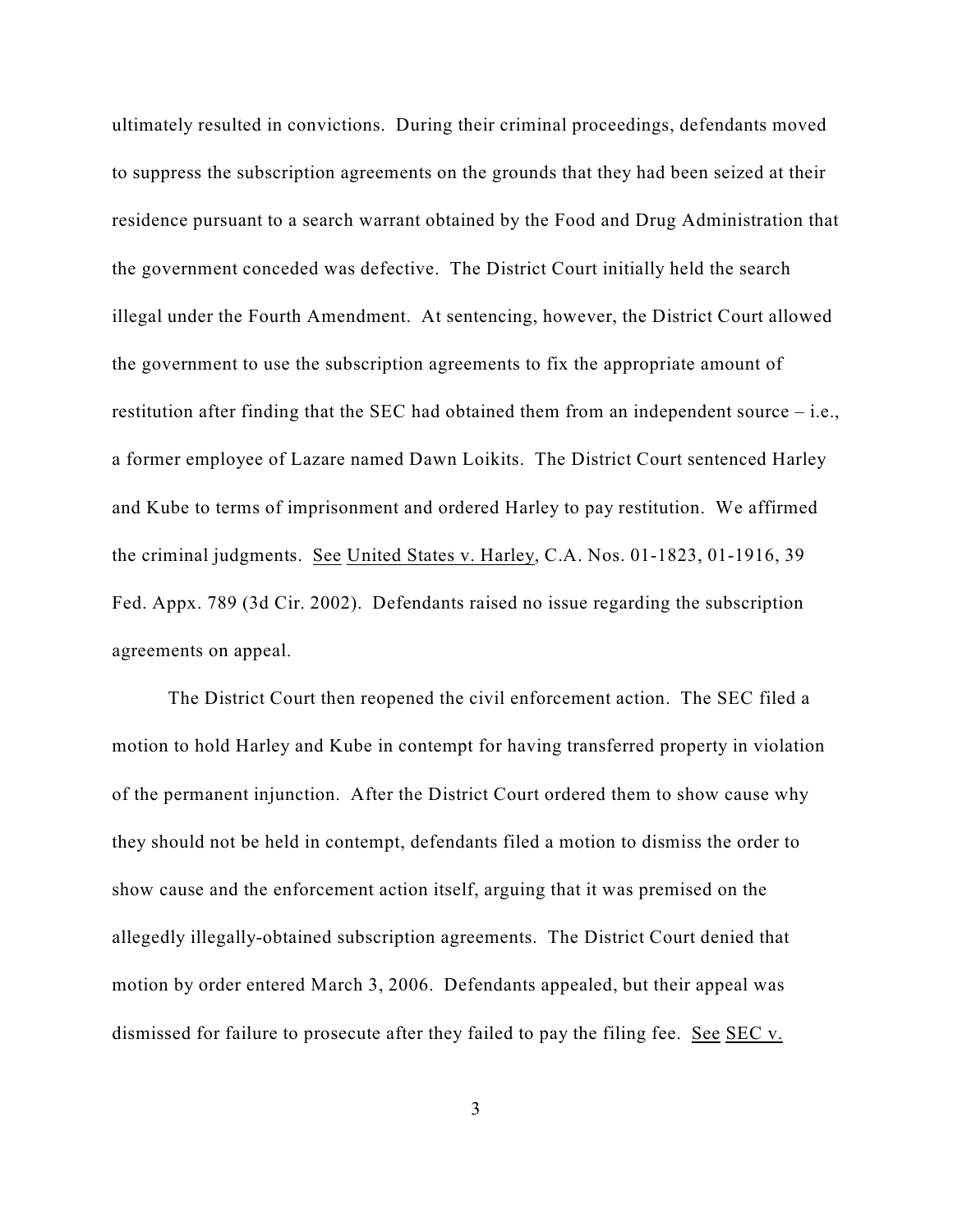Lazare Indus., Inc., C.A. No. 06-1856 (Dec. 6, 2006). On March 13, 2006, the District Court held defendants in contempt of the permanent injunction. Defendants did not appeal that order. Instead, they filed a motion to vacate the permanent injunction and contempt order, once again arguing that they were impermissibly based on the subscription agreements. The District Court denied that motion by order entered September 26, 2007. Defendants' appeal from that order is pending as C.A. No. 07-4009.

Thereafter, the SEC filed a motion for a final judgment directing disgorgement and the payment of pre-judgment interest and civil penalties. The District Court held a hearing on the motion, at which the SEC used the subscription agreements to establish the amount of disgorgement. Defendants once again argued that the agreements should not be considered because they were illegally obtained, and the District Court once again rejected their argument. Following the hearing, the District Court entered its final judgment on January 4, 2008. The final judgment requires Harley and Kube to pay \$975,911 in disgorgement and interest and imposes a \$500,000 civil penalty on Harley. Defendants' appeal from that order is pending as C.A. No.  $08-1127$ .<sup>1</sup>

<sup>&</sup>lt;sup>1</sup>The final judgment also imposes a  $$1,000,000$  penalty on Lazare, and Harley and Kube purported to appeal on its behalf. By Clerk's order issued January 25, 2008 in C.A. No. 08-1127, they were notified that the appeal on behalf of Lazare would be dismissed unless an attorney entered an appearance on its behalf within 21 days. See Simbraw, Inc. v. United States, 367 F.2d 373, 374-75 (3d Cir. 1966); 3d Cir. LAR 107.2. No attorney has entered an appearance on behalf of Lazare. Accordingly, the appeal of Lazare is hereby dismissed.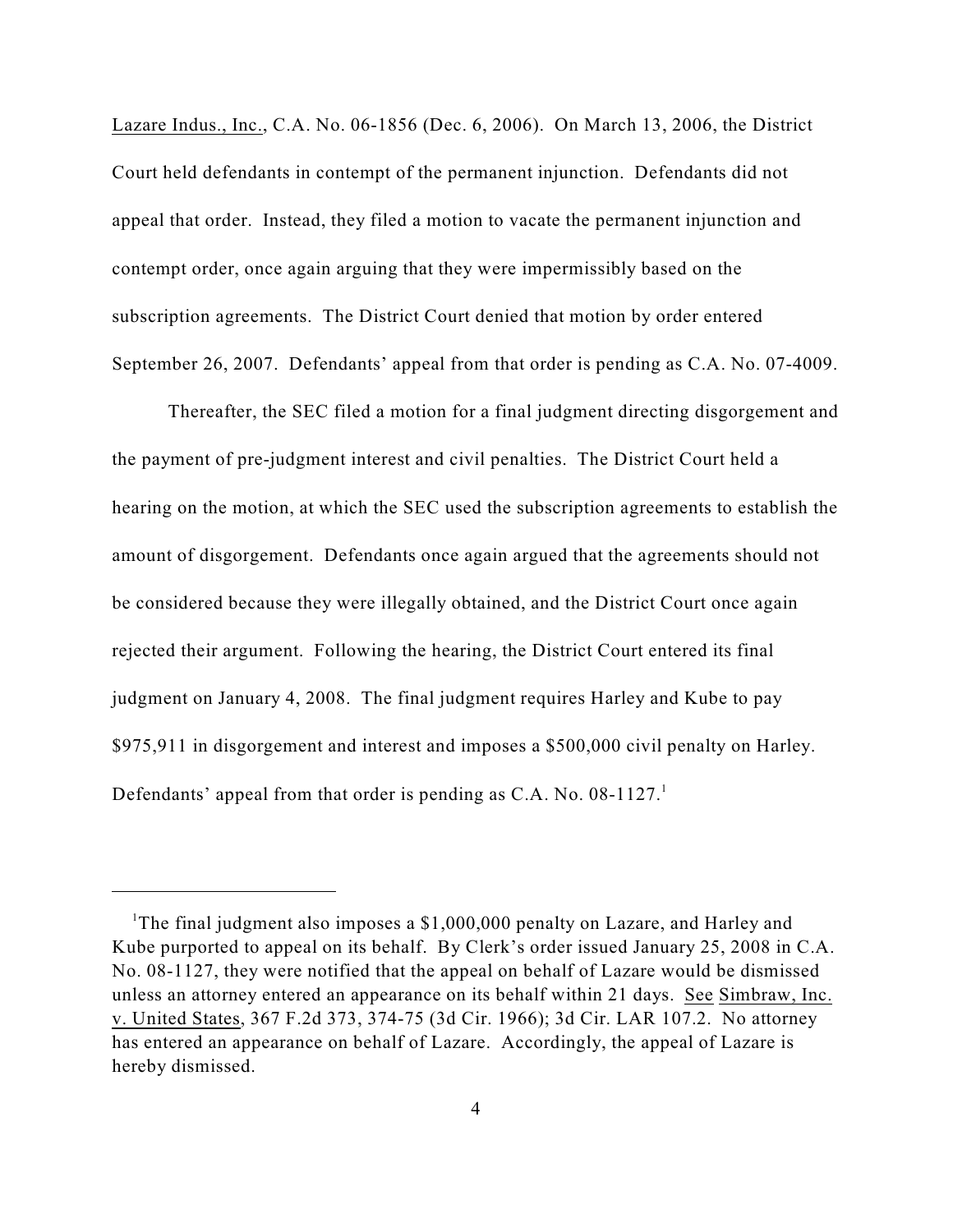II.

We have jurisdiction pursuant to 28 U.S.C. § 1291. On appeal, defendants raise no issue regarding the District Court's denial of their motion to vacate the permanent injunction and contempt order, and the only relief that they seek is the vacation of the final judgment. Accordingly, any potential issues that might relate solely to the order appealed from at C.A. 07-4009 are waived. Regarding the final judgment, defendants argue that the District Court erred in allowing the use of the subscription agreements because they were seized in violation of the Fourth Amendment and that the District Court held the SEC to too low a burden of proving that it had obtained the agreements from an independent source. Defendants also argue that the District Court abused its discretion in fixing the amount of disgorgement and civil penalties. We reject these arguments. 2

Defendants' first argument assumes that the exclusionary rule applies in civil enforcement proceedings brought by the SEC, which the SEC vigorously contests. We need not decide that issue. Even assuming that the exclusionary rule applies, defendants were collaterally estopped from relitigating the independent source issue in the civil

<sup>&</sup>lt;sup>2</sup>We review all legal issues de novo, but review for clear error the District Court's finding of an independent source, see United States v. Provenzano, 620 F.2d 985, 1005 (3d Cir. 1980), and for abuse of discretion its rulings on the amount of disgorgement, see SEC v. Hughs Capital Corp., 124 F.3d 449, 455 (3d Cir. 1997), and civil penalties, see SEC v. Sargent, 329 F.3d 34, 38 (1st Cir. 2003).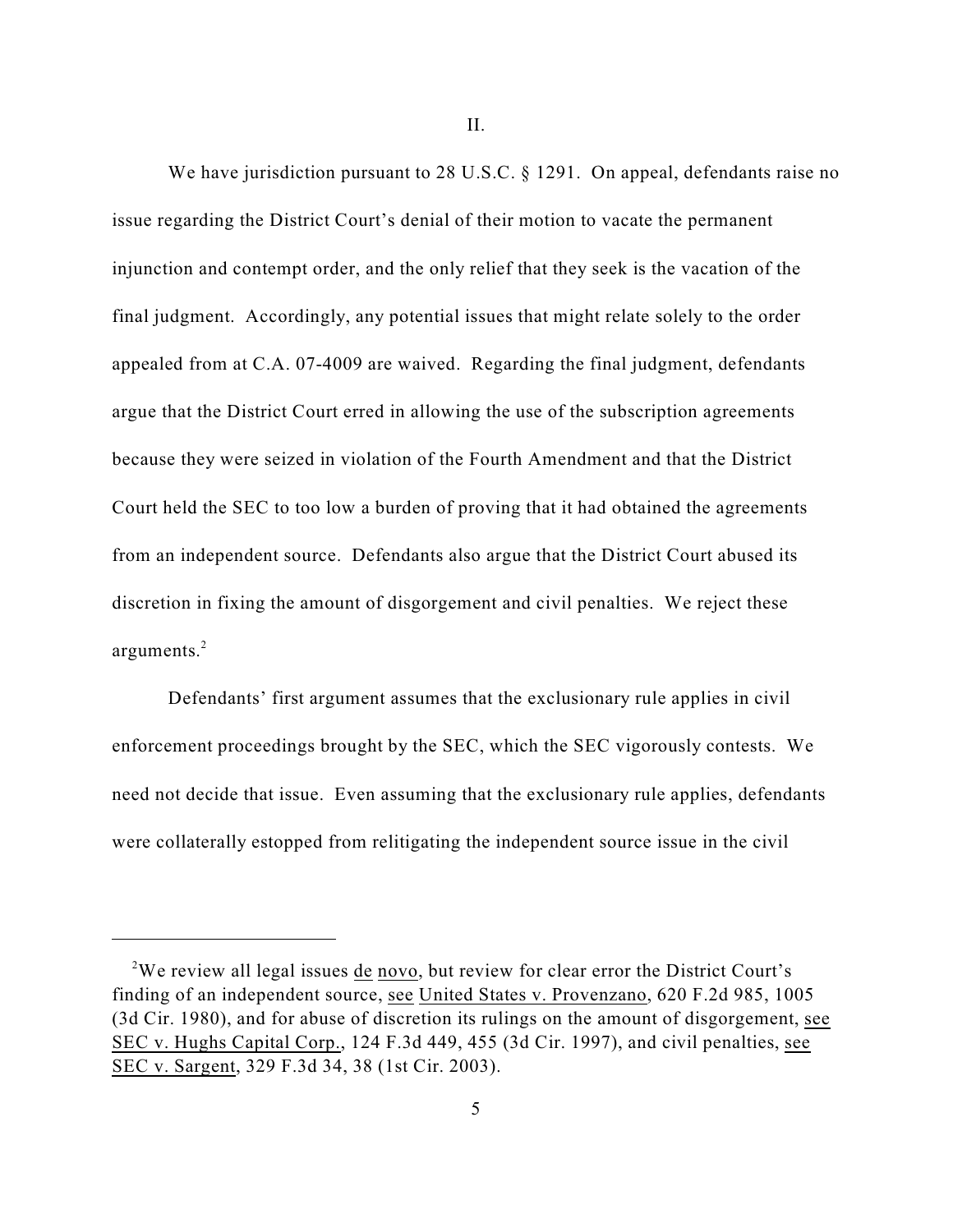proceeding and, in any event, the District Court's ruling on that issue was not clearly erroneous.

Collateral estoppel/issue preclusion bars relitigation of a legal or factual issue when: " $(1)$  the issue . . . is the same as that involved in the prior action;  $(2)$  the issue was actually litigated; (3) it was determined by a final and valid judgment; and (4) the determination was essential to the prior judgment." Peloro v. United States, 488 F.3d 163, 174-75 (3d Cir. 2007) (citations omitted). At their criminal sentencing, defendants specifically argued that the government could not use the subscription agreements because it had not shown that it had obtained them from a source independent of the defective FDA search warrant. The District Court specifically rejected that argument after concluding that the government had presented sufficient evidence to demonstrate that the SEC had obtained the agreements from defendants' former employee, Ms. Loikits. (CA-00328.) That ruling was necessary to the criminal judgment because the use of the documents allowed the government to prove the appropriate amount of restitution. Accordingly, all the elements of collateral estoppel are present here. See also United States v. Real Prop. Located in El Dorado County at 6380 Little Canton Rd., 59 F.3d 974, 979-80 (9th Cir. 1995) (holding that defendant in a civil forfeiture action was collaterally estopped from relitigating Fourth Amendment issue previously litigated in a criminal action), abrogation on other grounds recognized in United States v. \$273,969.04 U.S. Currency, 164 F.3d 462, 466 n.3 (9th Cir. 1999); United States v. United States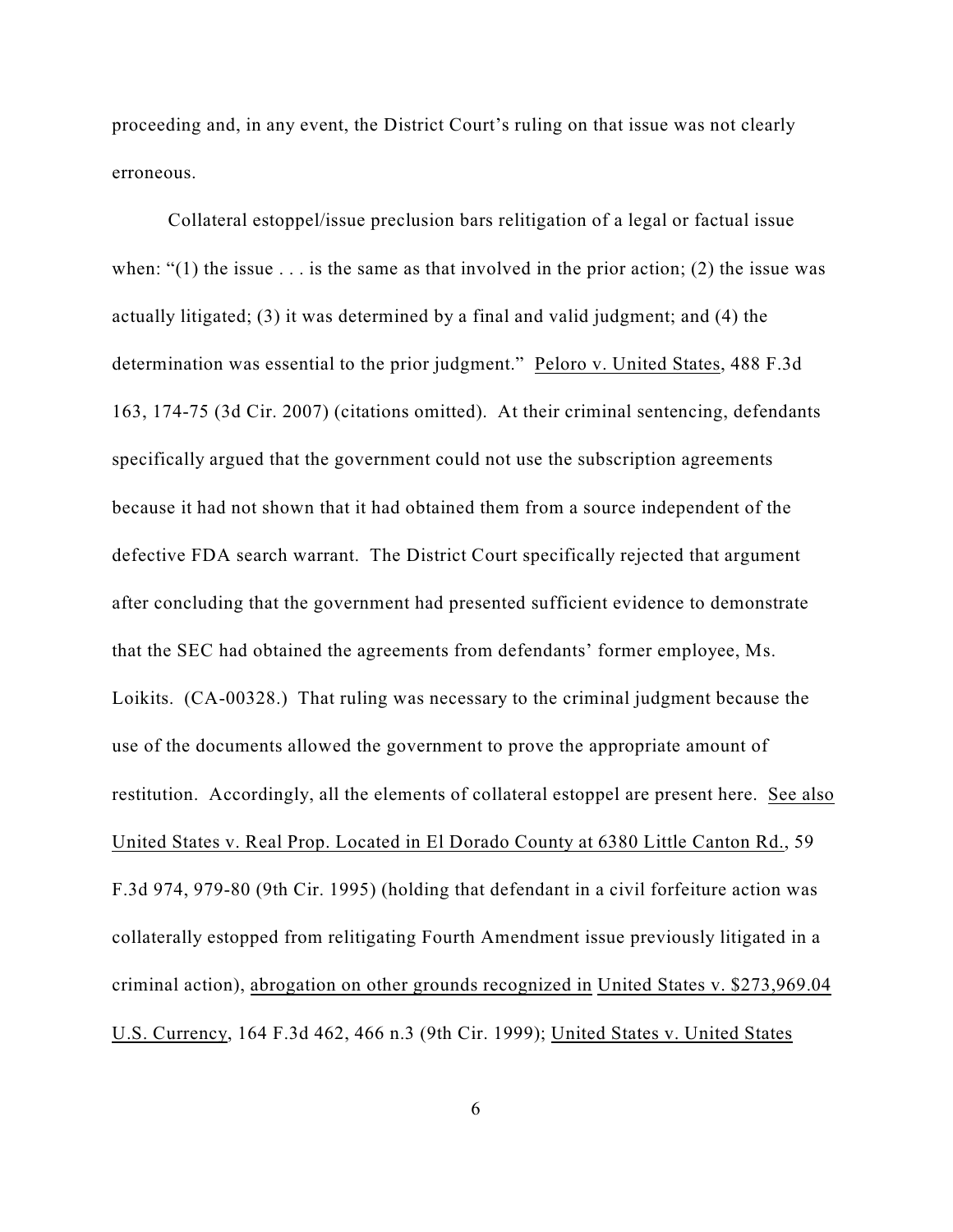Currency in the Amount of \$228,536.00, 895 F.2d 908, 917-18, 921 (2d Cir. 1990)

(same). Defendants did not base their challenge in the civil proceeding on any previously-unavailable evidence or legal authority, and there is no other equitable reason for declining to apply collateral estoppel in this case. See National R.R. Passenger Corp. v. Pa. Pub. Util. Comm'n, 288 F.3d 519, 525 n.3 (3d Cir. 2002) (discussing equitable exceptions to application of collateral estoppel).<sup>3</sup> Moreover, even if it were proper for defendants to relitigate this issue in the civil action, the District Court's finding of an independent source in that action was not clearly erroneous.<sup>4</sup>

Finally, defendants argue that the District Court (1) abused its discretion in fixing the amount of disgorgement because the SEC did not offer bank records showing that defendants actually received the amounts memorialized on the subscription agreements, (2) failed to consider relevant factors in fixing the amount of civil penalties, and (3)

<sup>4</sup>In particular, the District Court relied on  $(1)$  Ms. Loikits's testimony that she provided the subscription agreements to the SEC (CA-00547-49, 555, 558), and (2) a sworn declaration of John J. Heffernan, an SEC attorney and accountant, that Ms. Loikits delivered the subscription agreements to him (CA-00356-59). Defendants claim to have demonstrated that it would have been physically impossible for Ms. Loikits to have obtained the subscription agreements, but our review of the record confirms that the District Court's rejection of that argument was not clearly erroneous.

<sup>&</sup>lt;sup>3</sup>Defendants argue that the District Court should have required the SEC to prove an independent source in the civil proceeding by clear and convincing evidence and not merely by a preponderance of the evidence. Even in criminal cases, however, the government need only prove an independent source by a preponderance of the evidence. See United States v. Pelullo, 173 F.3d 131, 137-38 (3d Cir. 1992). Defendants have cited no authority suggesting that this burden is greater in civil cases. Thus, application of collateral estoppel is not precluded by any difference in the burden of proof.